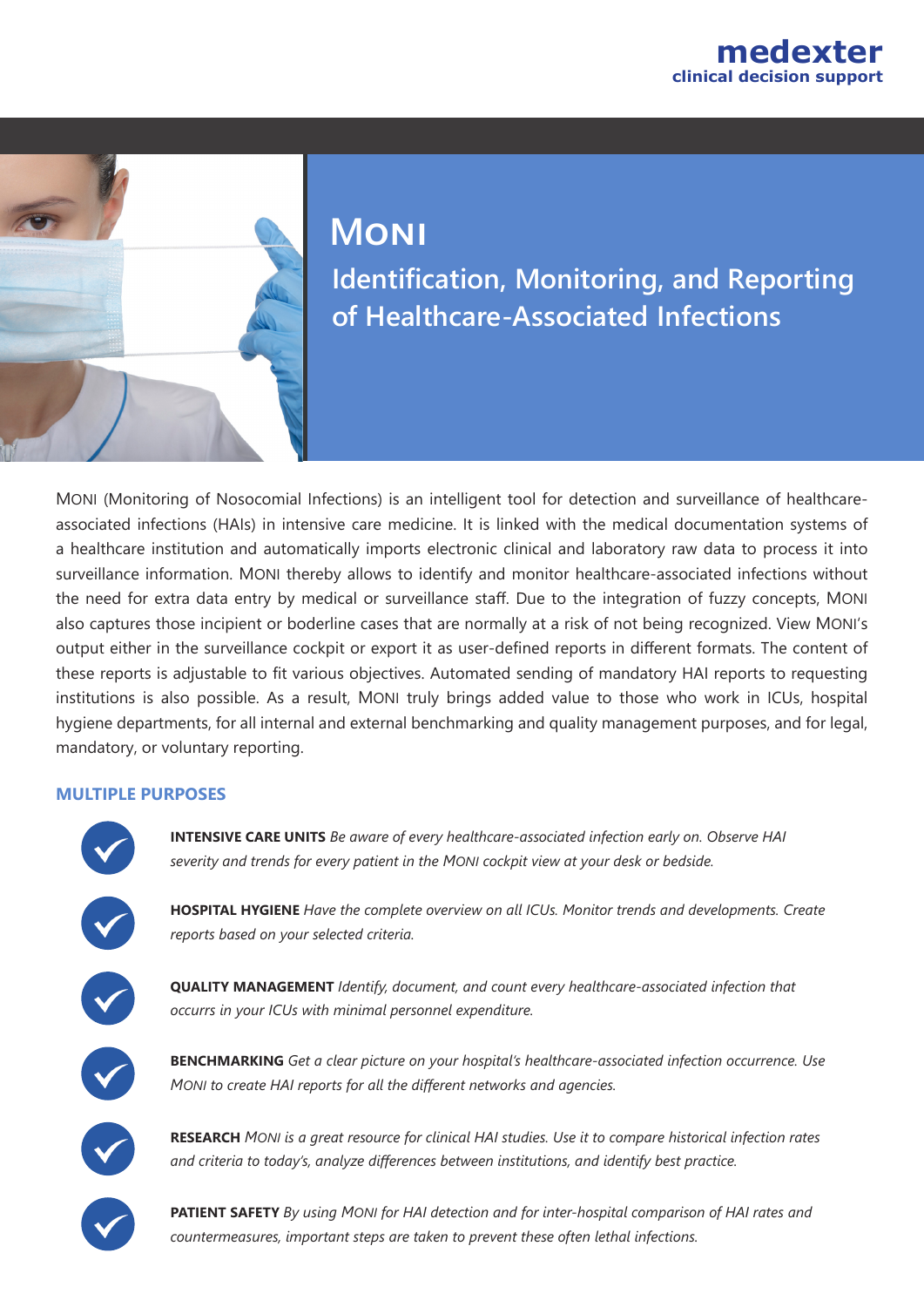

#### **FEATURES**

Get the relevant information for the patient in front of you, your ward, or the entire hospital. Monitor today's HAIs, see last week's or last month's infections, or create a quarterly HAI report. The time period to be displayed is freely adjustable. Customize the user-defined reports and save, reuse, or adjust them to your liking. Export the surveillance results in different formats and create statistical charts or diagrams. MONI is available in English and German, but can be offered in other languages upon request.

MONI's knowledge components are written in Arden Syntax, an established medical knowledge representation and processing language that is an up-to-date HL7 International industry standard and approved by the American National Standards Institute (ANSI). It has been developed for clinical contexts and is thus specifically tailored to meet the requirements needed to support doctors and medical staff in their daily work.

## **MONI**

COMPREHENSIVE SURVEILLANCE TOOL FOR HEALTHCARE-ASSOCIATED INFECTIONS

#### **Patients in ICUs**

In your comprehensive patient and department list, patients with HAIs are color-coded according to infection severity. With just one click, the patient's hospital stay is displayed with detailed daily information originating from the intensive care information system and processed and interpreted by MONI.

#### **Daily Infections**

In this list of patient days, daily updates on each patient's laboratory results, clinical symptoms, interventions, medication, and more can be found. HAI occurrence is color-labeled prominently and includes the degree of compatibility (as percentage) with the underlying HAI definition.

#### **Detailed Explanation**

For every piece of information, a detailed explanation can be accessed by clicking on the item. In several layers, every calculated and/or displayed parameter can be traced back and understood, the bottom layer often being laboratory test results or monitored vital signs. This reasoning system provides full transparency about the indicated HAIs.

#### **Graphical Display**

Get a graphical overview for each ward including all the patients in your selected time period. The chart shows all patients days and highlights days with HAIs. Click on any patient day in this chart to obtain the corresponding information. Show or hide this element as you wish.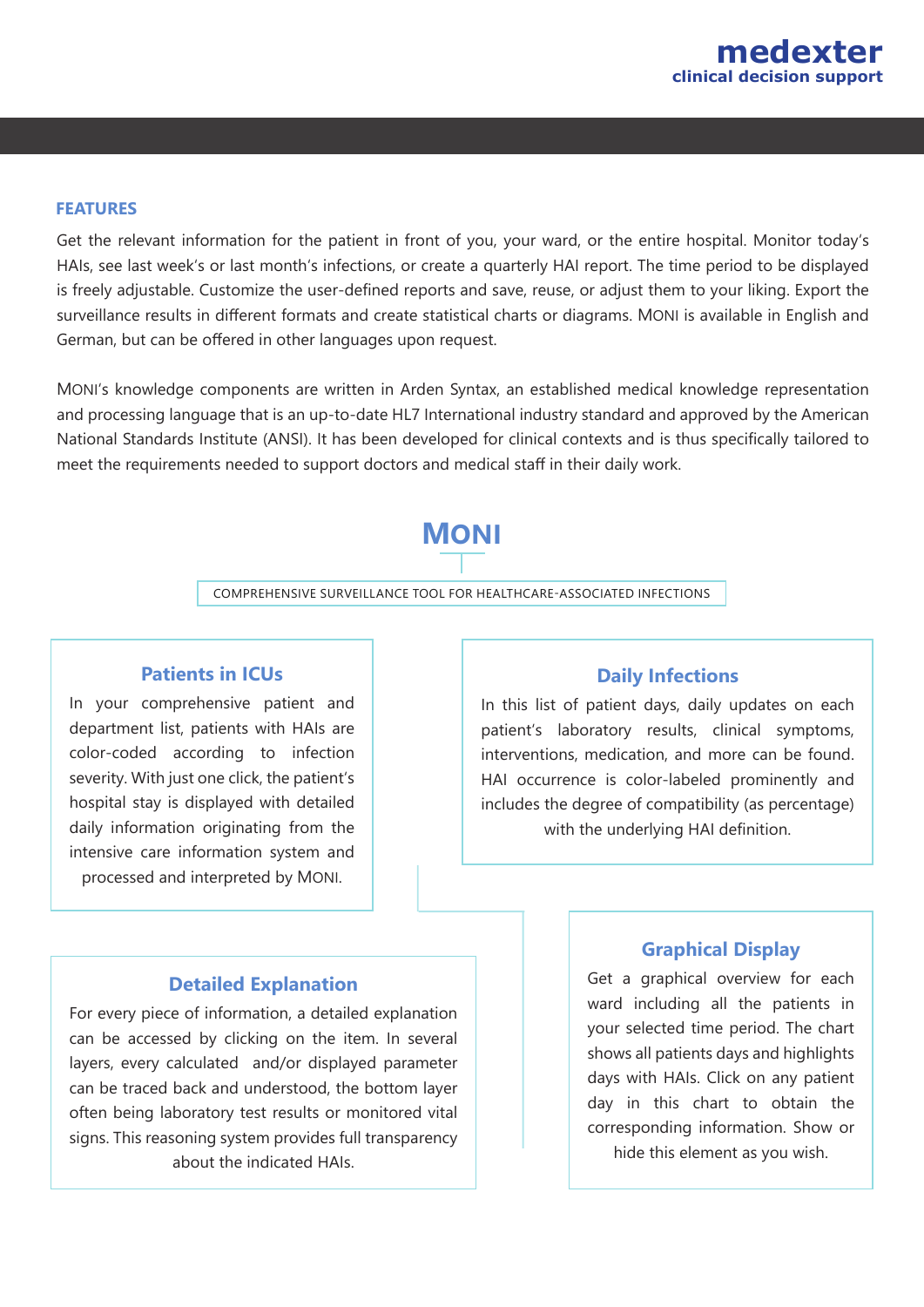



*MONI Surveillance Cockpit with Units, Patients, and Infections. Graphical Overview for one Unit.*

#### **FUZZY LOGIC**

One of MONI's most powerful features is the use of fuzzy logic. Due to the integration of fuzzy concepts, incipient as well as boderline cases of healthcare-associated infections are included. The severity of the infection is modeled by displaying the degree of compatibility (DoC) with the relevant HAI criterion as a percentage (e.g., 70% DoC) and assigning a color, intesifying with increasing severity (steps increasing from 10 to 100% DoC; from yellow to red). Identifying incipient and borderline cases in particular is of utmost importance. Compared to umambigous HAI cases, these patients are at a higher risk as they may not get timely treatment, resulting in severe consequences.